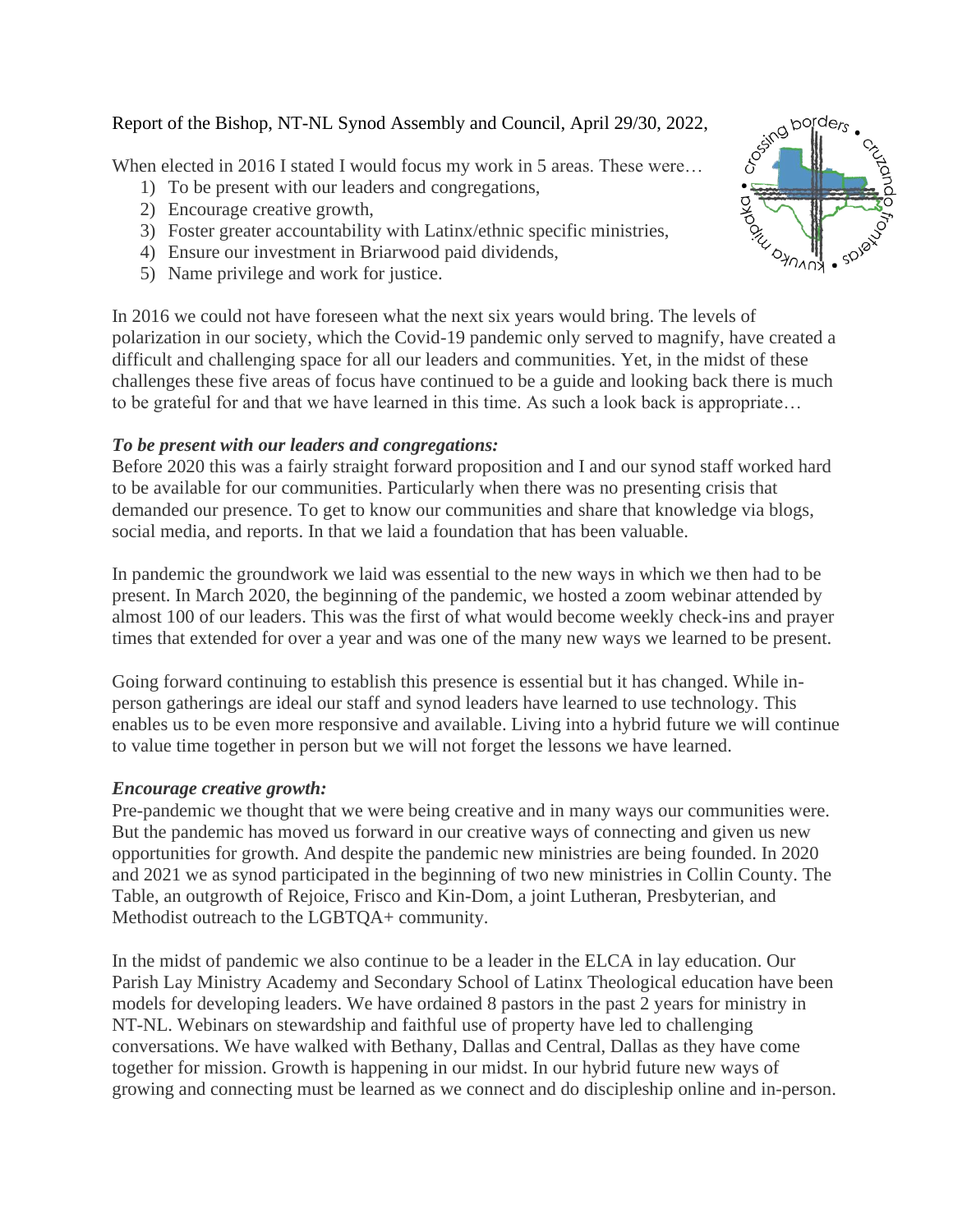### *Foster greater accountability with Latinx/ethnic specific ministries:*

One of the most significant accomplishments of our Conferencia Latina over the last six years in the recovery of the community of Santa Maria de Guadalupe, Irving back into fellowship with the ELCA and NT-NL. This community was led astray in 2015 and voted illegally to join the NALC. Bringing this community back, honoring those members who wanted to hold their leaders accountable was essential and a group effort. Our Conferencia Latina leadership, your NT-NL Synodical Administrative team, Pastors Gus Vinajeras and Moises Carrasquillo, DEM Irma Banales, and our synod attorney, Mr. Craig Ongley deserve a great deal of appreciation.

Accountability means that our Conferencia Latina has access to and authority over funds for mission and support for members. It also has meant the ending of Umoja, Dallas when they failed to fulfill expectations. As we look at our context across our territory it is clear the world has come to NT-NL. We are called then to reach out to these communities and do so with clear expectations. In this work your DEM Irma Banales has been a critical partner as has your Bishop's Associate the Rev. Kris Totzke and your NT-NL candidacy committee.

#### *Ensure our investment in Briarwood paid dividends:*

Three years ago we last gathered in-person for assembly. In my report that year I spent considerable time discussing the realities that Briarwood was facing. The financial reality was that despite the new leadership center facility in the years 2014-2017 Briarwood consistently finished \$100,000 in the red at the end of each year. Those losses were covered by large donations or by exchanging cash for debt during the Disciplelife Alive (DLA) campaign. Additionally, new programs failed to increase the number of campers sufficiently to justify expense and deferred maintenance on camp facilities was becoming an increasing problem.

It was clear something significant needed to change and in December 2018 we launched a new partnership between synod and Briarwood. Dr. Robert Smith was brought on as director of the Briarwood Leadership Center with the goal of making real the hopes of the DLA campaign as well as bring financial sustainability to Briarwood. In 2019, with the addition of numerous new programs and a strong summer, that future seemed possible. Briarwood finished with net income exceeding expenses, without the previous dependency on large angel gifts, and retreat and camp participation was up. Into the first quarter of 2020 that positive trend continued into March.

Covid-19 radically altered the landscape for all retreat and camp programs. In summer 2020 Briarwood made plans to have in-person summer camp only to have to cancel. Online programming for youth was offered with low participation. In 2021 the winter storm caused over \$600,000 worth of damage, largely to the older portions of the campus infrastructure. Delays in insurance and construction meant that only in 2022 are facilities fully back on line.

A great deal of sacrifice, including Dr. Smith taking on interim calls in the synod to remove his salary from the budget, has enabled Briarwood to be financially solvent as of April 2022. Online programming for adults continues to offered and has generated an audience. Much learning has happened but significant challenges continue. The landscape of youth ministry and camping is changing. As bishop I understand Briarwood to be a significant asset of the synod and one in which we have a great deal of emotional tie. In 2022 programs will be offered as demand warrants as we continue to navigate the uncertainty all our communities are dealing with.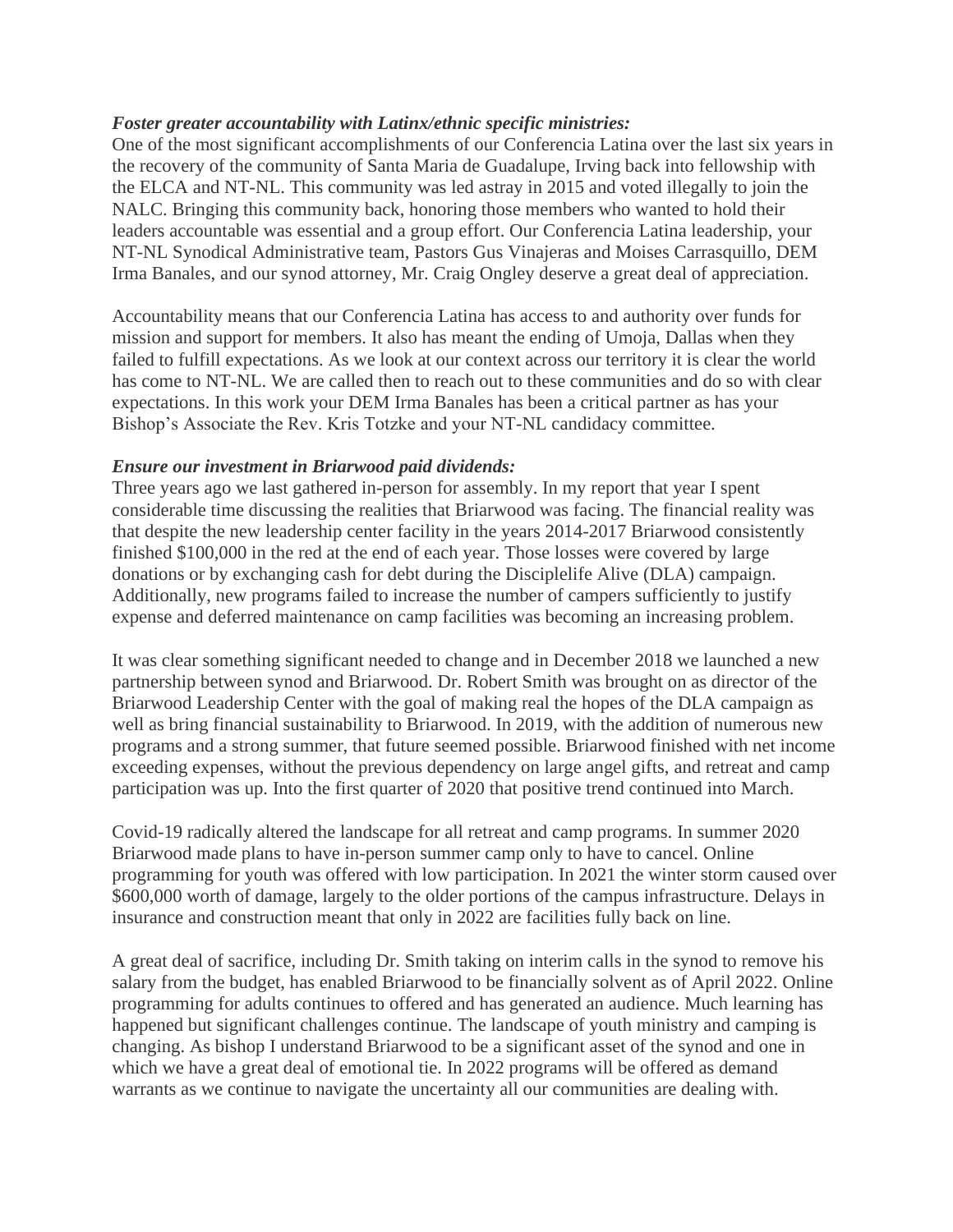#### *Name privilege and work for justice:*

Our society has become more politically and socially fractured than it has been in a generation. The advent of social media, the Covid-19 pandemic, movements for racial and gender justice, global violence, have all become part of our daily lives and they impact our congregations. Pastors have had to navigate a complex and challenging environment in which their words are scrutinized, and assumptions are made about political opinions.

Into this world we are yet called to be a people that "work for justice and peace in all the world." When we hear the cries of our communities of color for justice in the face of racial violence, we must listen. The Covid-19 pandemic has widened cracks that already existed and has heightened awareness that while we are in this storm together we are not in the same boats. Some have more capacity and resources than others to weather these storms.

As bishop I have endeavored to listen to our communities and to use my office to amplify voices on the margins. This has not always been received positively by every member of our congregations. But by listening and engaging I believe we have made progress. Pre-pandemic we partnered with Texas Impact to take groups to visit the border and discuss immigration. In the fall of 2021 a study group of over 40 individuals participated online in a conversation about race and racism led by Ms. Emma Rodgers from St. John, Dallas. Listening to one another's stories and recognizing boundaries and barriers in our communities that divide us is important. This is work we must continue.

### *Moving Forward*

At this assembly we will be electing a bishop. I have made my willingness and sense of call to serve another term known. Should I be elected I do not plan to serve beyond a second term. The call of the office of bishop is a challenging one. Additionally I believe transitions in leadership over time can benefit communities by having different voices amplified. Should this assembly choose to re-elect me to a second term I will continue to work in these five areas while also engaging the new challenges and opportunities we face.

In 2021 and 2022 we *have focused on continually improving our communication and connectivity*. Improving our ability to host online and hybrid meetings, such as our Leadership Convocation in 2021 which was attended by 60 online and 30 in person. We will continue to learn and share these resources with the synod.

Another area in which we will focus is *stewardship education and development.* A strong wholistic culture of stewardship continues to be an area of focus as we walk with congregations and develop leaders. This includes coaching which is a pivotal part of our work. 8 congregations have now completed or are completing the LEAD Journey or Leadership for Faithful Innovation process. Our synod staff is trained to assist and work with congregations in this work.

Stewardship also includes our work in *evangelism and our financial lives.* At our 2020 assembly I spoke the truth that for more than two decades now the NT-NL and the ELCA have been in numerical decline. This includes membership as well as mission support giving. While giving have improved towards pre-Covid levels we must be honest about sustainability in the face of continuing decline. New ministries can and will help us to reach new people, but we also